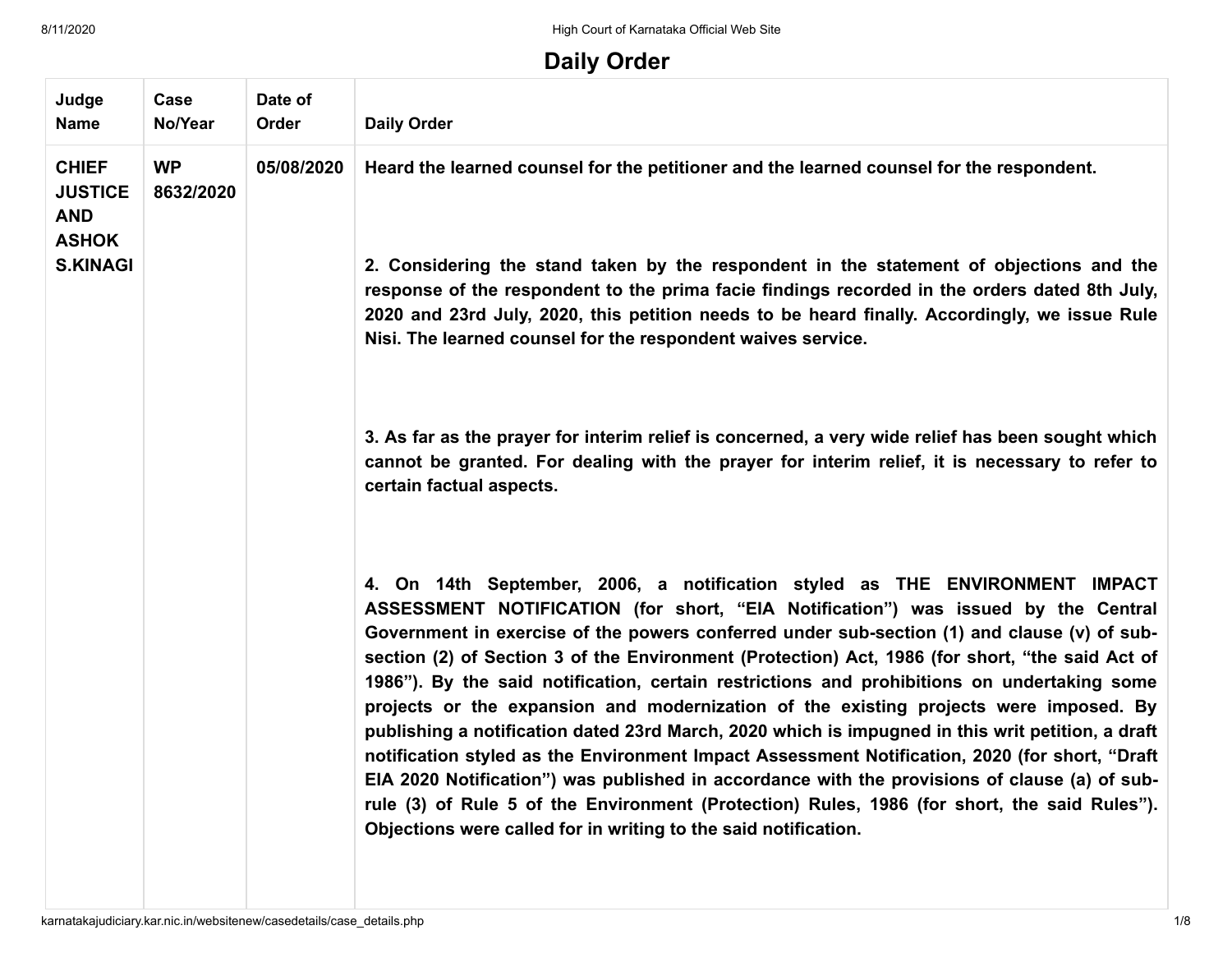| Judge<br><b>Name</b> | Case<br>No/Year | Date of<br>Order | <b>Daily Order</b>                                                                                                                                                                                                                                                                                                                                                                                                                                                                                                                                                                                                                                                                                                                                                                                                                                                                                                                                                                                                                              |
|----------------------|-----------------|------------------|-------------------------------------------------------------------------------------------------------------------------------------------------------------------------------------------------------------------------------------------------------------------------------------------------------------------------------------------------------------------------------------------------------------------------------------------------------------------------------------------------------------------------------------------------------------------------------------------------------------------------------------------------------------------------------------------------------------------------------------------------------------------------------------------------------------------------------------------------------------------------------------------------------------------------------------------------------------------------------------------------------------------------------------------------|
|                      |                 |                  | 5. It is not in dispute that the time granted for filing the objections to the said notification has<br>been extended till 11th August, 2020. Two days after the impugned EIA Notification dated 23rd<br>March, 2020 was issued, a national level lockdown was announced by the Central Government<br>due to the spread of COVID-19.                                                                                                                                                                                                                                                                                                                                                                                                                                                                                                                                                                                                                                                                                                            |
|                      |                 |                  | 6. The stand taken in the statement of objections is that the Draft EIA 2020 Notification dated<br>23rd March, 2020 was published on the website of the Ministry of Environment, Forest and<br>Climate Change known as 'PARIVESH' for the information of all the stake holders on 12th<br>March, 2020. This date stated in the statement of objections appears to be a mistake. On 11th<br>April, 2020, the impugned notification both in English and Hindi, was put on the official website<br>of the respondent. The correctness of this statement is disputed by the learned counsel<br>appearing for the petitioner.                                                                                                                                                                                                                                                                                                                                                                                                                        |
|                      |                 |                  | 7. Thus, the Draft EIA 2020 Notification in English and Hindi languages was put on the website<br>of the Central Government on 11th April, 2020 during the period of lockdown. As far as the<br>State of Karnataka is concerned, the lockdown substantially continued till the end of May and<br>from June, 2020, there were some relaxations granted. Even in July, the lockdown was<br>reintroduced for certain period. As noted in the earlier order dated 16th July, 2020, the stand of<br>the respondent is that the State Environment Impact Assessment authorities have been<br>directed to give a wide publicity to the impugned Draft EIA 2020 Notification in the local<br>languages. Till today, nothing is brought on record by the respondent to show that such a<br>publicity in the local language (Kannada) has been given in the State of Karnataka. It is<br>necessary to refer to the earlier orders passed by this Court recording prima facie findings.<br>The relevant part of the order dated 8th July, 2020 reads thus: |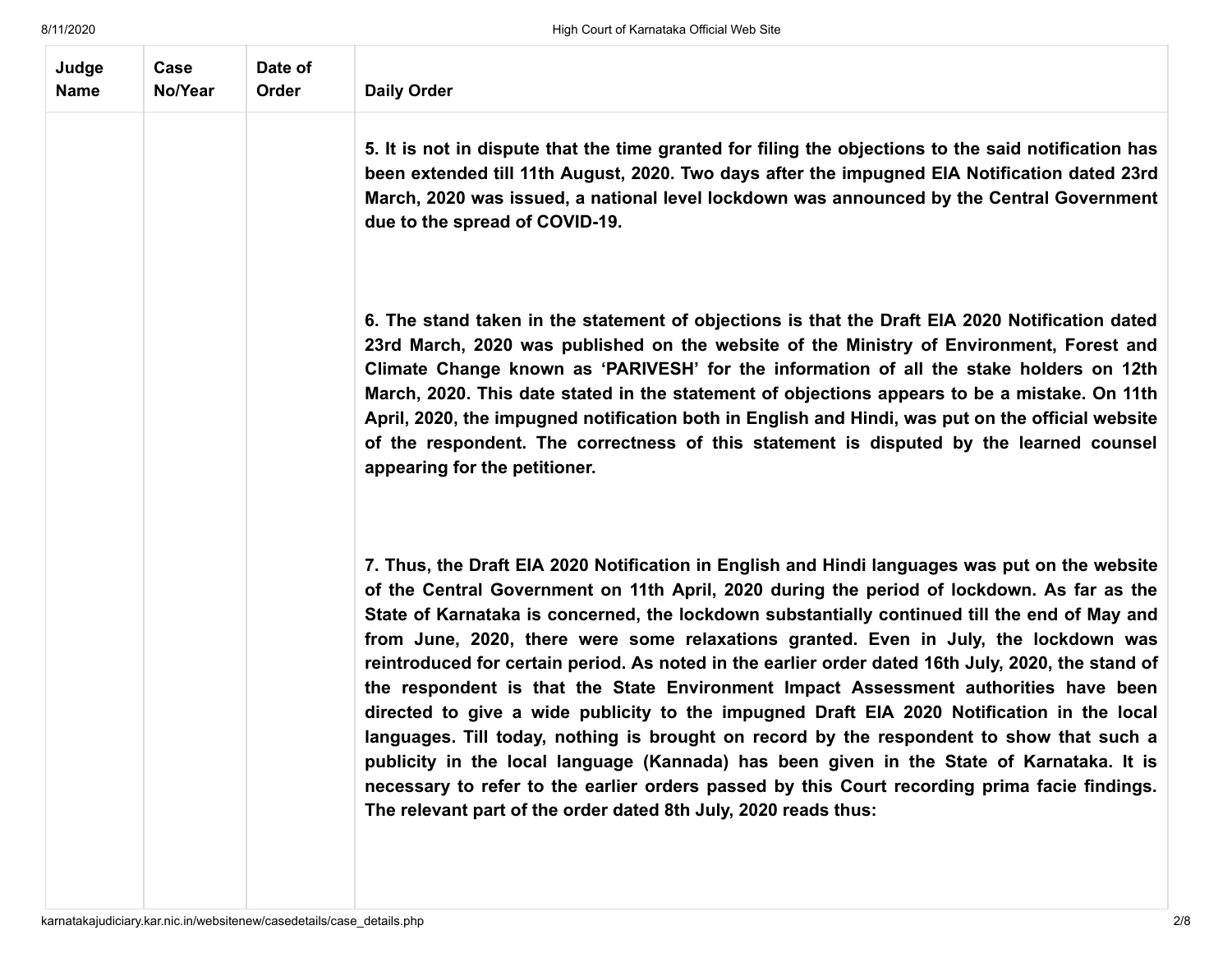| Judge<br><b>Name</b> | Case<br>No/Year | Date of<br>Order | <b>Daily Order</b>                                                                                                                                                                                                                                                                                                                                                                                                                                                                                                                                                                                                                                                                                                                                                                     |
|----------------------|-----------------|------------------|----------------------------------------------------------------------------------------------------------------------------------------------------------------------------------------------------------------------------------------------------------------------------------------------------------------------------------------------------------------------------------------------------------------------------------------------------------------------------------------------------------------------------------------------------------------------------------------------------------------------------------------------------------------------------------------------------------------------------------------------------------------------------------------|
|                      |                 |                  | "ORDER                                                                                                                                                                                                                                                                                                                                                                                                                                                                                                                                                                                                                                                                                                                                                                                 |
|                      |                 |                  | <b>XXXXX</b>                                                                                                                                                                                                                                                                                                                                                                                                                                                                                                                                                                                                                                                                                                                                                                           |
|                      |                 |                  | <b>XXXXX</b>                                                                                                                                                                                                                                                                                                                                                                                                                                                                                                                                                                                                                                                                                                                                                                           |
|                      |                 |                  | <b>XXXXX</b>                                                                                                                                                                                                                                                                                                                                                                                                                                                                                                                                                                                                                                                                                                                                                                           |
|                      |                 |                  |                                                                                                                                                                                                                                                                                                                                                                                                                                                                                                                                                                                                                                                                                                                                                                                        |
|                      |                 |                  |                                                                                                                                                                                                                                                                                                                                                                                                                                                                                                                                                                                                                                                                                                                                                                                        |
|                      |                 |                  | The grievance of the learned counsel appearing for the petitioner is that though the notification<br>is published during the period of pandemic, wide publicity has not been given to the same. He<br>submits that it is published only in the official gazette of the Government of India and it is<br>available only on the website of the concerned Ministry of Government of India. His<br>submission is that in the past, when such notifications were issued in exercise of powers<br>under sub-section (2) of Section 3 of the Environment (Protection) Act, 1986 (for short 'the said<br>Act') read with Rule 5 of the Environment (Protection) Rules, 1986 (for short 'the said Rules'),<br>wide publicity was given even in the vernacular languages in the newspapers, etc. |
|                      |                 |                  | A perusal of clause (a) of sub-rule (3) Rule 5 of the said Rules shows that there is power<br>vesting in the Central Government to publish the draft notification in such other manner as the<br>Central Government may deem it necessary from time to time.                                                                                                                                                                                                                                                                                                                                                                                                                                                                                                                           |
|                      |                 |                  | Prima facie, there is a merit in the contention raised by the learned counsel appearing for the<br>petitioner that during the present period of pandemic, it will be appropriate if the Central<br>Government exercises power under second part of clause (a) of sub-rule (3) of Rule 5 of the                                                                                                                                                                                                                                                                                                                                                                                                                                                                                         |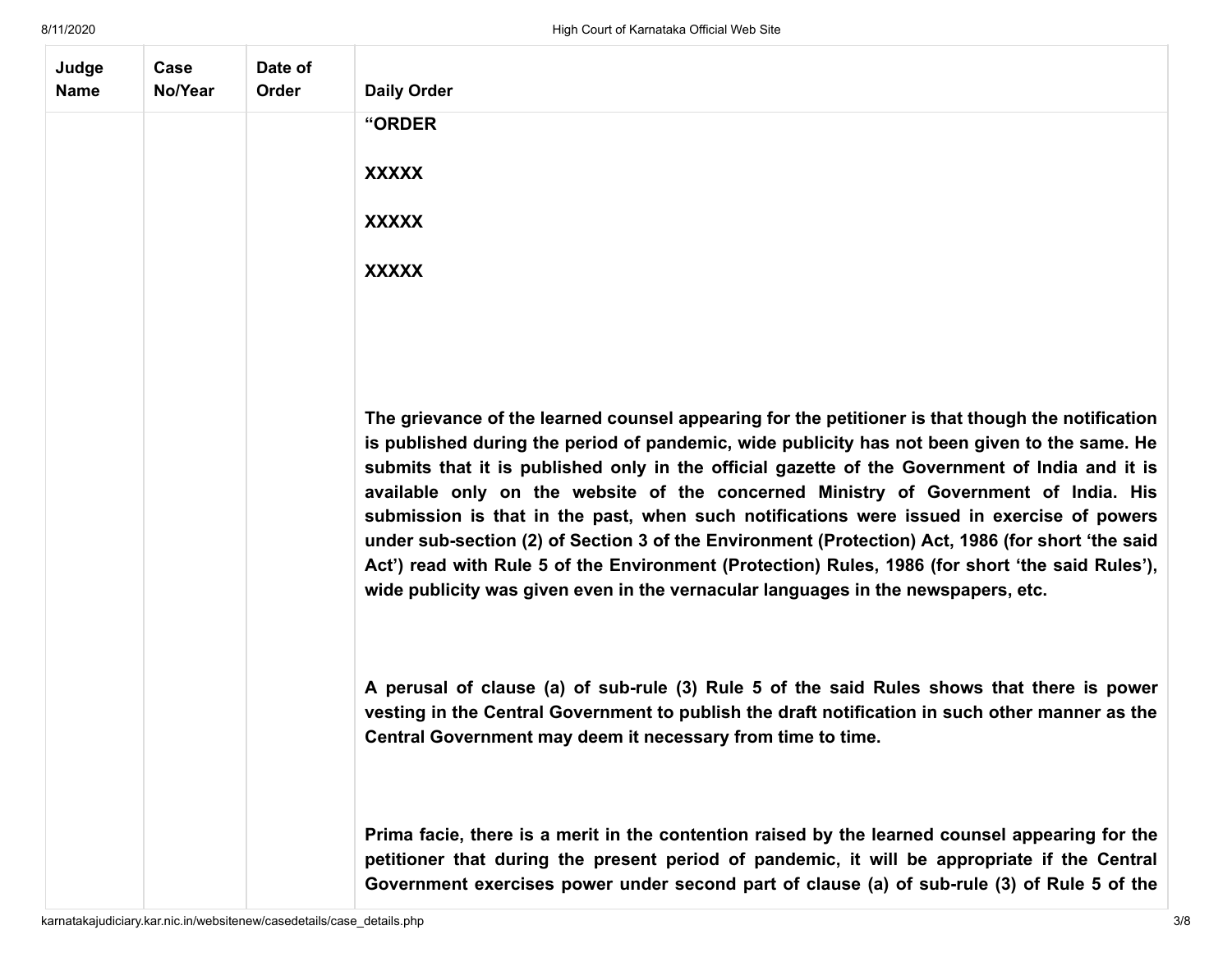| Judge<br><b>Name</b> | Case<br>No/Year | Date of<br>Order | <b>Daily Order</b>                                                                                                                                                                                                                                                                                                                                                                                                                                                                                                                                                                                                                                                                                                                                                                                                                                                                                                                                                                                                                                                             |
|----------------------|-----------------|------------------|--------------------------------------------------------------------------------------------------------------------------------------------------------------------------------------------------------------------------------------------------------------------------------------------------------------------------------------------------------------------------------------------------------------------------------------------------------------------------------------------------------------------------------------------------------------------------------------------------------------------------------------------------------------------------------------------------------------------------------------------------------------------------------------------------------------------------------------------------------------------------------------------------------------------------------------------------------------------------------------------------------------------------------------------------------------------------------|
|                      |                 |                  | said Rules and gives wide publicity to the notification dated 23rd March 2020 so that the<br>citizens will be in a position to submit objections prior to 11th August 2020."                                                                                                                                                                                                                                                                                                                                                                                                                                                                                                                                                                                                                                                                                                                                                                                                                                                                                                   |
|                      |                 |                  | (underline supplied)                                                                                                                                                                                                                                                                                                                                                                                                                                                                                                                                                                                                                                                                                                                                                                                                                                                                                                                                                                                                                                                           |
|                      |                 |                  |                                                                                                                                                                                                                                                                                                                                                                                                                                                                                                                                                                                                                                                                                                                                                                                                                                                                                                                                                                                                                                                                                |
|                      |                 |                  | 8. In the order dated 23rd July, 2020, this Court observed thus:                                                                                                                                                                                                                                                                                                                                                                                                                                                                                                                                                                                                                                                                                                                                                                                                                                                                                                                                                                                                               |
|                      |                 |                  | "Instead of making a statement accordingly, now a statement of objections filed by the Central<br>Government contending that it is under no obligation to publish the draft notification in official<br>languages of the States. Placing reliance on the provisions of the Official Languages Act, 1963,<br>the stand taken by the Central Government is that publication of the notification only in<br>English and Hindi is valid and it is not necessary to publish it in any other language. This stand<br>has been taken by the Central Government after making a solemn statement which is recorded<br>in the order dated 16th July 2020, that the respondent has given direction to all the State<br>Environment Impact Assessment Authorities to give publicity to the notification dated 23rd<br>March 2020 in all local languages. There is nothing placed on record to show that this direction<br>issued to the State Environment Impact Assessment Authorities has been implemented. The<br>time has been extended to file objections only till 11th August 2020. |
|                      |                 |                  | Clause (a) to (c) of Sub-rule 3 of Rule 5 of Environment (Protection) Rules, 1986, read thus:                                                                                                                                                                                                                                                                                                                                                                                                                                                                                                                                                                                                                                                                                                                                                                                                                                                                                                                                                                                  |
|                      |                 |                  | "5. PROHIBITION AND RESTRICTION ON THE LOCATION OF INDUSTRIES AND THE<br><b>CARRYING ON PROCESSES AND OPERATIONS IN DIFFERENT AREAS:</b>                                                                                                                                                                                                                                                                                                                                                                                                                                                                                                                                                                                                                                                                                                                                                                                                                                                                                                                                       |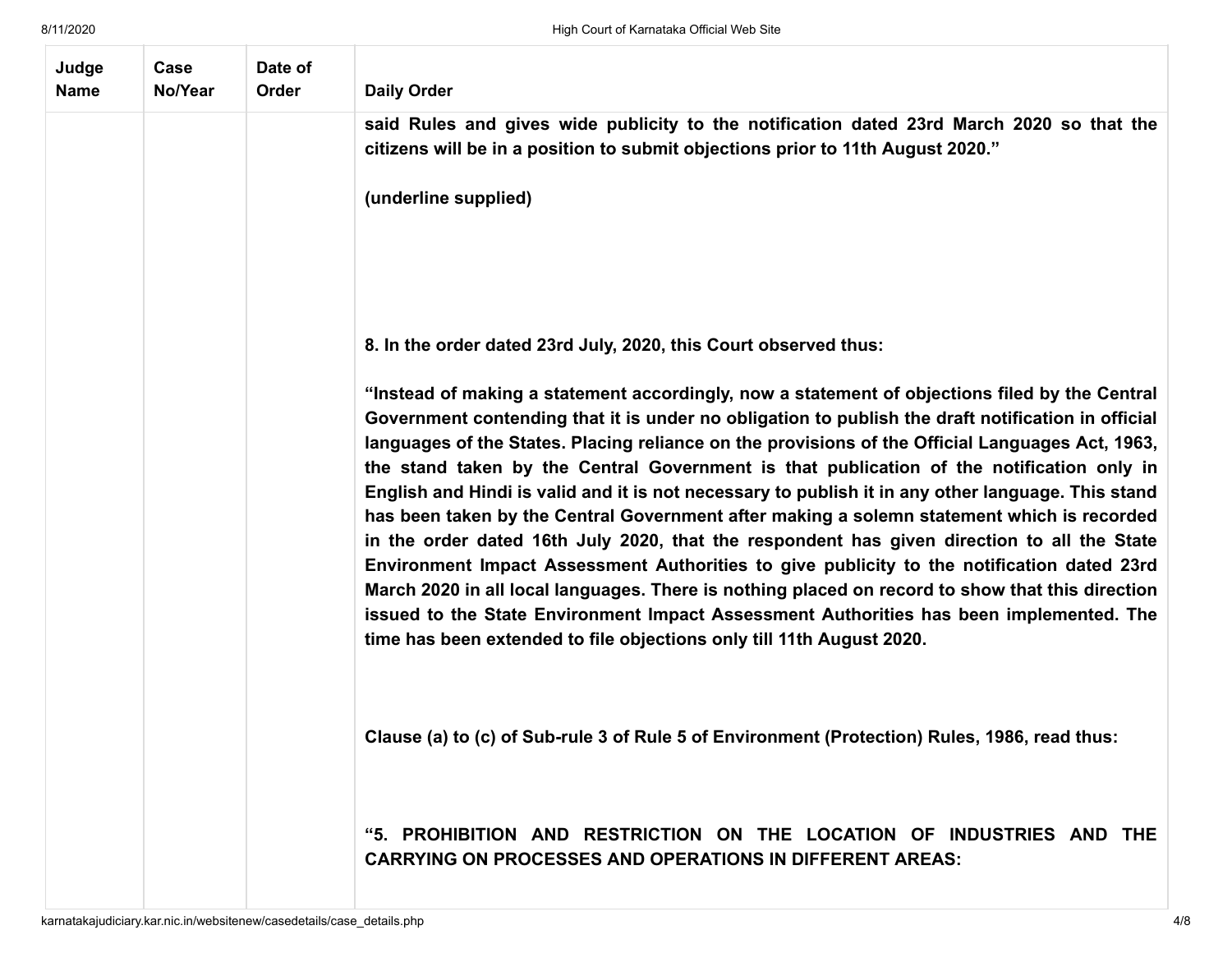| Judge<br><b>Name</b> | Case<br>No/Year | Date of<br>Order | <b>Daily Order</b>                                                                                                                                                                                                                                                                                                                                                                                      |
|----------------------|-----------------|------------------|---------------------------------------------------------------------------------------------------------------------------------------------------------------------------------------------------------------------------------------------------------------------------------------------------------------------------------------------------------------------------------------------------------|
|                      |                 |                  | $(1)$ . xxxx<br>$(2)$ . xxxx                                                                                                                                                                                                                                                                                                                                                                            |
|                      |                 |                  | (3). (a) Whenever it appears to the Central Government that it is expedient to impose<br>prohibition or restrictions on the locations of an industry or the carrying on of processes and<br>operations in an area, it may by notification in the Official Gazette and in such other manner as<br>the Central Government may deem necessary from time to time, give notice of its intention to<br>do so. |
|                      |                 |                  | (b) Every notification under clause (a) shall give a brief description of the area, the industries,<br>operations, processes in that area about which such notification pertains and also specify the<br>reasons for the imposition of prohibition or restrictions on the locations of the industries and<br>carrying on of process or operations in that area.                                         |
|                      |                 |                  | (c) Any person interested in filing an objection against the imposition of prohibition or<br>restrictions on carrying on of processes or operations as notified under clause (a) may do so<br>in writing to the Central Government within sixty days from the date of publication of the<br>notification in the Official Gazette.                                                                       |
|                      |                 |                  | (d) The Central Government shall within a period of one hundred and twenty days from the<br>date of publication of the notification in the Official Gazette consider all the objections received<br>against such notification and may within three hundred and sixty five days from such day of<br>publication] impose prohibition or restrictions on location of such industries and the carrying      |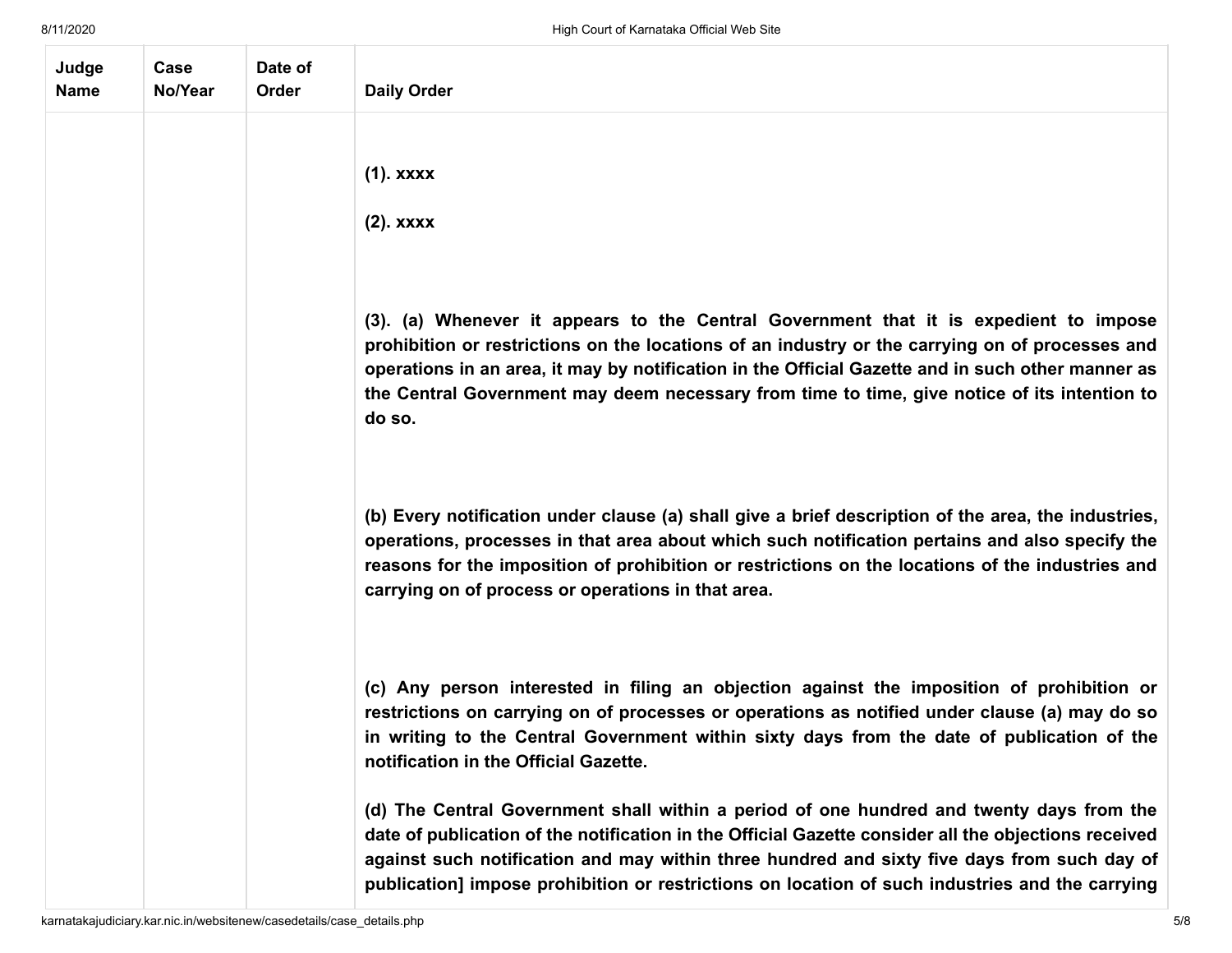| Judge<br><b>Name</b> | Case<br>No/Year | Date of<br>Order | <b>Daily Order</b>                                                                                                                                                                                                                                                                                                                                                                                                                                                                                                                                                                                                                                                                                                                                                                                                                                                                                                                                                                                                                                                                                                                                                                             |
|----------------------|-----------------|------------------|------------------------------------------------------------------------------------------------------------------------------------------------------------------------------------------------------------------------------------------------------------------------------------------------------------------------------------------------------------------------------------------------------------------------------------------------------------------------------------------------------------------------------------------------------------------------------------------------------------------------------------------------------------------------------------------------------------------------------------------------------------------------------------------------------------------------------------------------------------------------------------------------------------------------------------------------------------------------------------------------------------------------------------------------------------------------------------------------------------------------------------------------------------------------------------------------|
|                      |                 |                  | on of any process or operation in an area."                                                                                                                                                                                                                                                                                                                                                                                                                                                                                                                                                                                                                                                                                                                                                                                                                                                                                                                                                                                                                                                                                                                                                    |
|                      |                 |                  |                                                                                                                                                                                                                                                                                                                                                                                                                                                                                                                                                                                                                                                                                                                                                                                                                                                                                                                                                                                                                                                                                                                                                                                                |
|                      |                 |                  | Prima facie, we do not agree with the submission that the hands of the respondent are tied by<br>virtue of the provisions of Official Languages Act, 1963 and that they need not ensure<br>publication of the impugned notification in the official languages of the affected States.<br>Ultimate object of the publication as can be seen from Clauses (a) to (c) of Sub-rule 3 of Rule 5<br>of Rules of 1986 appears to be that those who are likely to be affected should be in a position<br>to file objections. We can understand that if the respondent would have extended the time to<br>file objections, considering the fact that due to prevailing situation, the State Impact<br>Assessment Authorities have not published the translation of the impugned notification in<br>regional languages / official languages of the States.                                                                                                                                                                                                                                                                                                                                               |
|                      |                 |                  | Place the petition on 05th August 2020 for considering the prayer for interim relief."                                                                                                                                                                                                                                                                                                                                                                                                                                                                                                                                                                                                                                                                                                                                                                                                                                                                                                                                                                                                                                                                                                         |
|                      |                 |                  | (underlines supplied)                                                                                                                                                                                                                                                                                                                                                                                                                                                                                                                                                                                                                                                                                                                                                                                                                                                                                                                                                                                                                                                                                                                                                                          |
|                      |                 |                  | 9. The stand taken in the statement of objections is based on the provisions of Article 343 of<br>the Constitution of India and the Official Languages Act, 1963. The stand taken is that in view<br>of the constitutional provisions and the provisions of the Official Languages Act, 1963, it is not<br>the obligation of the Government of India to give publicity to the impugned Draft EIA 2020<br>Notification in the local languages of the States. In paragraph 7 of the statement of objections,<br>a very peculiar stand has been taken by the respondent-Government of India. The stand is that<br>comments from the public have to be sought and received with reference to the draft<br>notification as published in the Gazette in English and Hindi so as to avoid any ambiguity in its<br>interpretation. Thus, the stand taken is that the comments of the public must be submitted only<br>with reference to what is published in English and Hindi languages. This indicates the<br>approach of the respondent which suggests that according to the respondent, those who do<br>not understand English and Hindi languages cannot file their comments or objections to the |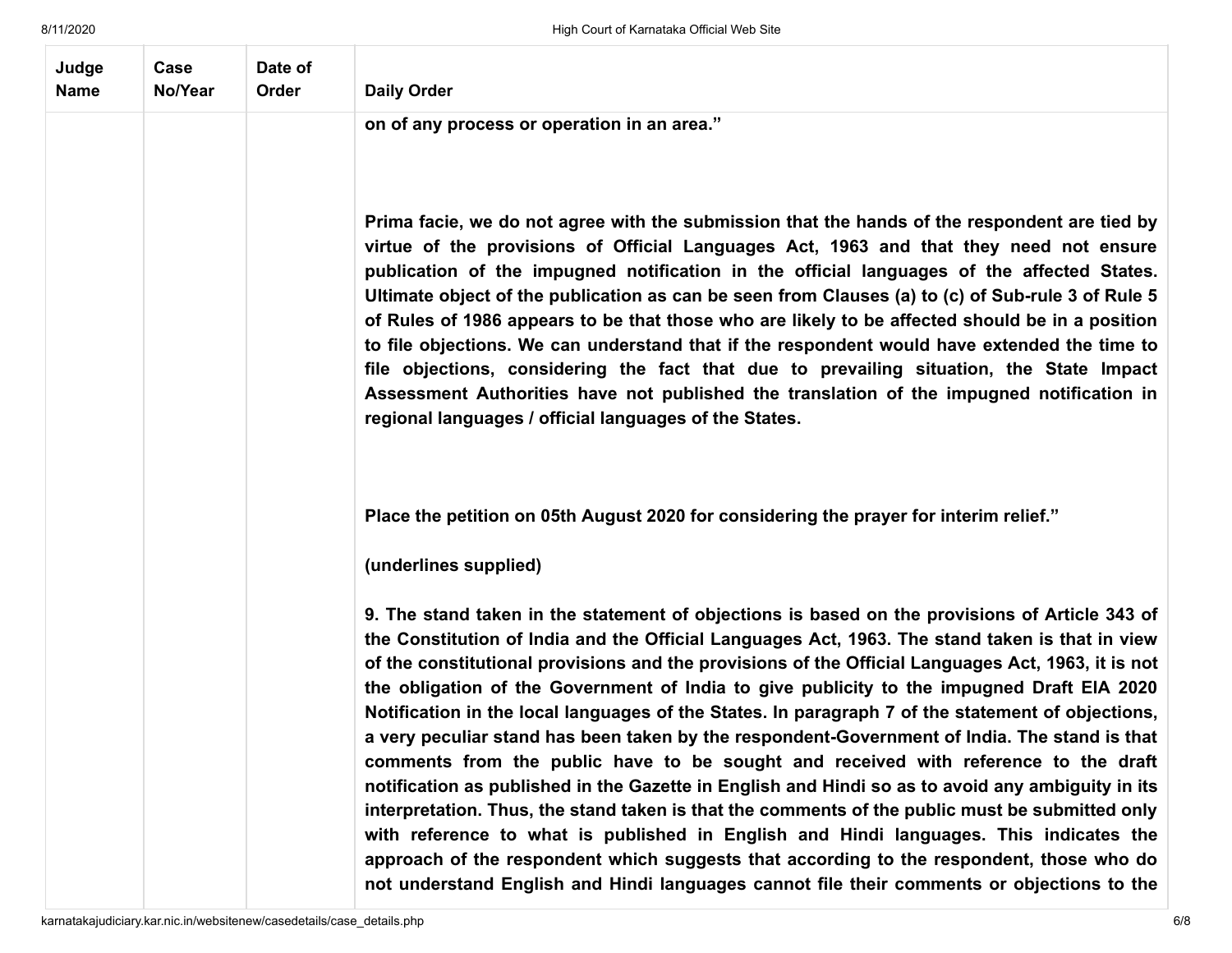| Judge<br><b>Name</b> | Case<br>No/Year | Date of<br>Order | <b>Daily Order</b>                                                                                                                                                                                                                                                                                                                                                                                                                                                                                                                                                                                                                                                                                                                                                                                                                                                                                                                                 |
|----------------------|-----------------|------------------|----------------------------------------------------------------------------------------------------------------------------------------------------------------------------------------------------------------------------------------------------------------------------------------------------------------------------------------------------------------------------------------------------------------------------------------------------------------------------------------------------------------------------------------------------------------------------------------------------------------------------------------------------------------------------------------------------------------------------------------------------------------------------------------------------------------------------------------------------------------------------------------------------------------------------------------------------|
|                      |                 |                  | impugned Draft EIA 2020 Notification.                                                                                                                                                                                                                                                                                                                                                                                                                                                                                                                                                                                                                                                                                                                                                                                                                                                                                                              |
|                      |                 |                  | 10. As observed in the order dated 23rd July, 2020, in view of the express language used by<br>clause (a) of sub-rule (3) of Rule 5 of the said Rules, the notification in the Official Gazette is<br>not the only mode of publication of the draft notification and the Central Government may<br>publish it in such other manner as may be deemed necessary from time to time. The stand<br>taken by the respondent is that there is a direction issued by the respondent to the State<br>authorities to give a wide publicity to the impugned notification in the local languages.<br>However, there is nothing placed on record to show that such a publicity has been given in the<br>local language in the State of Karnataka. Thus, there is every possibility that the Final<br>Notification would be published even before wide publicity is given to the Draft EIA 2020<br>Notification in the State of Karnataka in the local language. |
|                      |                 |                  | 11. All this has to be appreciated in the light of the factual background that the impugned Draft<br>EIA 2020 Notification was issued two or three days prior to the commencement of the national<br>lockdown. In fact, on 22nd March, 2020, the Hon'ble Prime Minister had made an appeal for<br>observing Janatha Curfew. It cannot be disputed that as far as the State of Karnataka is<br>concerned, there may be many citizens who may not be conversant with English and Hindi<br>languages, who are entitled to file their objections. During the period of lockdown on account<br>of the pandemic, there were several constraints on individuals for filing objections to the Draft<br>EIA 2020 Notification. The citizens may be required to consult the experts in the field for filing<br>the objections. Even that was not possible due to the lockdown and pandemic.                                                                  |
|                      |                 |                  | 12. After having directed the State authorities to give wide publicity in the local language of the<br>States, the respondent cannot proce ed to publish the final notification without even verifying<br>whether such a publicity in the local languages has been given.                                                                                                                                                                                                                                                                                                                                                                                                                                                                                                                                                                                                                                                                          |